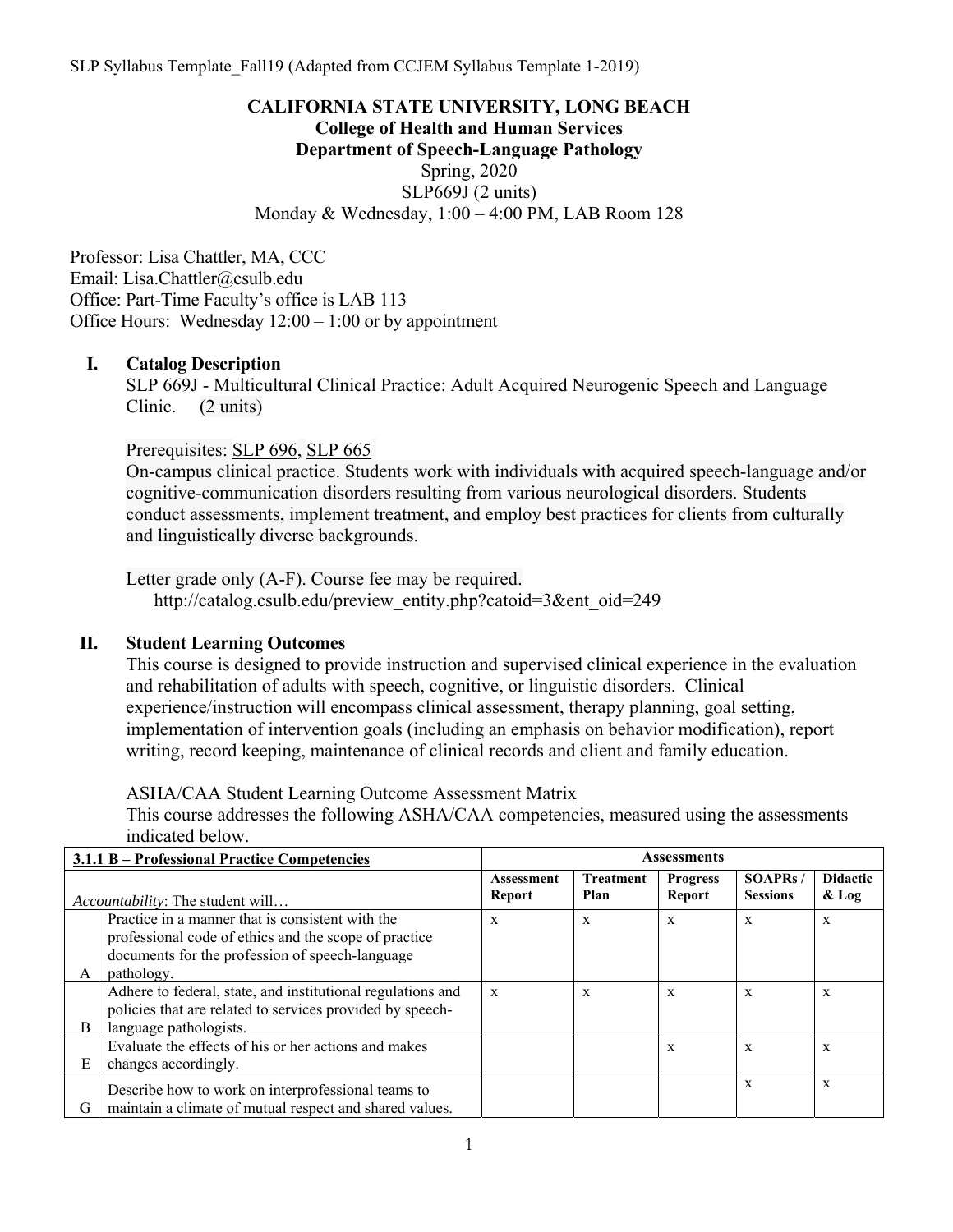# SLP Syllabus Template\_Fall19 (Adapted from CCJEM Syllabus Template 1-2019)

|                                                                                            | <i>Integrity:</i> The student will                                                                                                                                                                                                                                                                                                  | Assessment<br><b>Report</b>        | <b>Treatment</b><br>Plan | <b>Progress</b><br><b>Report</b> | <b>SOAPRs/</b><br><b>Sessions</b> | <b>Didactic</b><br>& Log   |
|--------------------------------------------------------------------------------------------|-------------------------------------------------------------------------------------------------------------------------------------------------------------------------------------------------------------------------------------------------------------------------------------------------------------------------------------|------------------------------------|--------------------------|----------------------------------|-----------------------------------|----------------------------|
|                                                                                            | Use the highest level of clinical integrity with each<br>individual served, family members, caregivers, other<br>service providers, students, other consumers, and payers;                                                                                                                                                          |                                    | $\mathbf X$              | X                                | X                                 | X                          |
| A                                                                                          | and<br>Use best professional practices related to maintenance of<br>confidentiality for all individuals in accordance with                                                                                                                                                                                                          | X                                  | X                        | X                                | X                                 | X                          |
| B                                                                                          | HIPAA and FERPA requirements.                                                                                                                                                                                                                                                                                                       | <b>Assessment</b>                  | <b>Treatment</b>         | <b>Progress</b>                  | <b>SOAPRs</b> /                   | <b>Didactic</b>            |
|                                                                                            | Effective Communication Skills: The student will                                                                                                                                                                                                                                                                                    | Report                             | Plan                     | Report                           | <b>Sessions</b>                   | & Log                      |
| A                                                                                          | Use all forms of expressive communication—including<br>written, spoken, and nonverbal communication-with<br>individuals served, family members, caregivers, and any<br>others involved in the interaction to ensure the highest<br>quality of care that is delivered in a culturally competent<br>manner.                           | $\mathbf X$                        | $\mathbf X$              | X                                | X                                 |                            |
| B                                                                                          | Communicate—with patients, families, communities, and<br>interprofessional team colleagues and other professionals<br>caring for individuals in a responsive and responsible<br>manner that supports a team approach to maximize care<br>outcomes.                                                                                  |                                    |                          |                                  | X                                 | X                          |
|                                                                                            | Clinical Reasoning: The student will                                                                                                                                                                                                                                                                                                | <b>Assessment</b><br>Report        | <b>Treatment</b><br>Plan | <b>Progress</b><br>Report        | <b>SOAPRs/</b><br><b>Sessions</b> | <b>Didactic</b><br>$&$ Log |
| A                                                                                          | Use valid scientific and clinical evidence in decision-<br>making regarding assessment and intervention.                                                                                                                                                                                                                            | X                                  | X                        |                                  | X                                 | X                          |
| B                                                                                          | Apply current knowledge, theory, and sound professional<br>judgment in approaches to intervention and management<br>of individuals served.                                                                                                                                                                                          |                                    | $\mathbf X$              |                                  | X                                 | $\mathbf X$                |
| Use clinical judgment and self-reflection to enhance<br>$\mathbf C$<br>clinical reasoning. |                                                                                                                                                                                                                                                                                                                                     |                                    |                          |                                  | $\mathbf X$                       | $\mathbf X$                |
| Evidence-Based Practice: The student will                                                  |                                                                                                                                                                                                                                                                                                                                     | <b>Assessment</b><br><b>Report</b> | <b>Treatment</b><br>Plan | <b>Progress</b><br><b>Report</b> | <b>SOAPRs/</b><br><b>Sessions</b> | <b>Didactic</b><br>& Log   |
| A                                                                                          | Access sources of information to support clinical<br>decisions regarding assessment and<br>intervention/management,                                                                                                                                                                                                                 |                                    |                          |                                  | X                                 | $\mathbf X$                |
| B                                                                                          | Critically evaluate information sources and applies that<br>information to appropriate population                                                                                                                                                                                                                                   |                                    | X                        |                                  | X                                 | X                          |
| $\mathbf C$                                                                                | Integrate evidence in provision of speech-language<br>pathology services.                                                                                                                                                                                                                                                           |                                    | $\mathbf X$              |                                  | $\mathbf X$                       | X                          |
|                                                                                            | Concern for Individuals Served: The student will                                                                                                                                                                                                                                                                                    | <b>Assessment</b><br><b>Report</b> | <b>Treatment</b><br>Plan | <b>Progress</b><br>Report        | <b>SOAPRs/</b><br><b>Sessions</b> | <b>Didactic</b><br>$&$ Log |
| A                                                                                          | Show evidence of care, compassion, and appropriate<br>empathy during interactions with each individual served,<br>family members, caregivers, and any others involved in<br>care; and                                                                                                                                               |                                    |                          |                                  | X                                 |                            |
|                                                                                            | Encourage active involvement of the individual served in                                                                                                                                                                                                                                                                            |                                    | $\mathbf X$              | X                                | $\mathbf X$                       |                            |
| his or her own care.<br>B                                                                  |                                                                                                                                                                                                                                                                                                                                     | <b>Assessment</b><br>Report        | <b>Treatment</b><br>Plan | <b>Progress</b><br>Report        | <b>SOAPRs/</b><br><b>Sessions</b> | <b>Didactic</b><br>$&$ Log |
| A                                                                                          | Cultural Competence: The student will<br>Evaluate the impact of his or her own set of cultural and<br>linguistic variables on delivery of effective care. These<br>include, but are not limited to, variables such as age,<br>ethnicity, linguistic background, national origin, race,<br>religion, gender, and sexual orientation. |                                    |                          |                                  |                                   | X                          |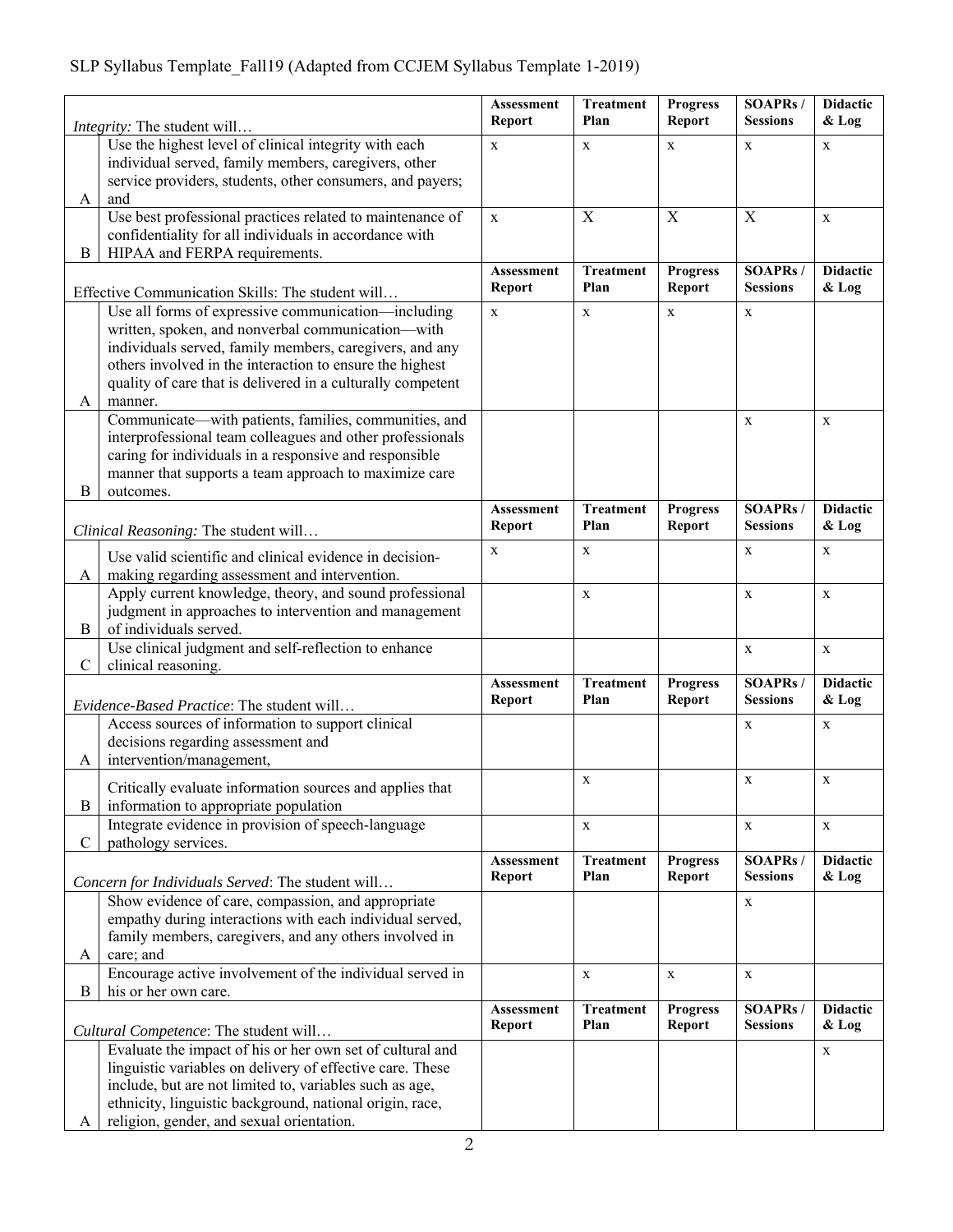## SLP Syllabus Template\_Fall19 (Adapted from CCJEM Syllabus Template 1-2019)

|               | Identify the impact of the cultural and linguistic variables                                | $\mathbf x$                 | $\mathbf X$              |                           |                                   | $\mathbf X$                |
|---------------|---------------------------------------------------------------------------------------------|-----------------------------|--------------------------|---------------------------|-----------------------------------|----------------------------|
|               | of the individuals served on delivery of care. These                                        |                             |                          |                           |                                   |                            |
|               | include but are not limited to variables such as age,                                       |                             |                          |                           |                                   |                            |
|               | ethnicity, linguistic background, national origin, race,                                    |                             |                          |                           |                                   |                            |
| B             | religion, gender, and sexual orientation.                                                   |                             |                          |                           |                                   |                            |
|               | Analyze the interaction of cultural and linguistic variables                                | $\mathbf X$                 |                          |                           | $\mathbf X$                       | $\mathbf X$                |
|               |                                                                                             |                             |                          |                           |                                   |                            |
| $\mathcal{C}$ | between the caregivers and the individuals served in order<br>to maximize service delivery. |                             |                          |                           |                                   |                            |
|               | Identify the characteristics of the individuals served (e.g.,                               | $\mathbf{X}$                |                          |                           | $\mathbf X$                       |                            |
|               | age, demographics, cultural and linguistic diversity,                                       |                             |                          |                           |                                   | X                          |
|               | educational history and status, medical history and status,                                 |                             |                          |                           |                                   |                            |
|               | cognitive status, and physical and sensory abilities) and                                   |                             |                          |                           |                                   |                            |
| D             | how these characteristics relate to clinical services.                                      |                             |                          |                           |                                   |                            |
|               |                                                                                             | <b>Assessment</b>           | <b>Treatment</b>         | <b>Progress</b>           | <b>SOAPRs/</b>                    | <b>Didactic</b>            |
|               |                                                                                             | <b>Report</b>               | Plan                     | <b>Report</b>             | <b>Sessions</b>                   | & Log                      |
|               | Professional Duty: The student will                                                         |                             |                          |                           |                                   |                            |
|               | Engage in self-assessment to improve his or her                                             |                             |                          |                           | X                                 | X                          |
| A             | effectiveness in the delivery of services.                                                  |                             |                          |                           |                                   |                            |
|               | Discuss the role of clinical teaching and clinical modeling                                 |                             |                          |                           | $\mathbf X$                       | $\mathbf X$                |
|               | as well as supervision of students and other support                                        |                             |                          |                           |                                   |                            |
| $\mathbf C$   | personnel.                                                                                  |                             |                          |                           |                                   |                            |
|               | Summarize the roles and importance of interdisciplinary/                                    |                             |                          |                           | $\mathbf X$                       | $\mathbf X$                |
|               | interprofessional assessment and intervention and be able                                   |                             |                          |                           |                                   |                            |
|               | to interact and coordinate care effectively with other                                      |                             |                          |                           |                                   |                            |
| D             | disciplines and community resources.                                                        |                             |                          |                           |                                   |                            |
|               | Restate and practice the principles of universal                                            |                             |                          |                           | $\mathbf X$                       | $\mathbf X$                |
|               | precautions to prevent the spread of infectious and                                         |                             |                          |                           |                                   |                            |
| ${\bf E}$     | contagious diseases.                                                                        |                             |                          |                           |                                   |                            |
|               | Identify and use the knowledge of one's own role and                                        | $\mathbf{X}$                | $\mathbf X$              |                           | $\mathbf X$                       | $\mathbf X$                |
|               |                                                                                             |                             |                          |                           |                                   |                            |
|               | those of other professions to appropriately assess and                                      |                             |                          |                           |                                   |                            |
|               | address the needs of the individuals and populations                                        |                             |                          |                           |                                   |                            |
| F             | served.                                                                                     |                             |                          |                           |                                   |                            |
|               |                                                                                             | Assessment                  | <b>Treatment</b>         | <b>Progress</b>           | <b>SOAPRs/</b>                    | <b>Didactic</b>            |
|               | Collaborative Practice: The student will                                                    | <b>Report</b>               | Plan                     | <b>Report</b>             | <b>Sessions</b>                   | & Log                      |
|               | Apply values and principles of interprofessional team                                       |                             |                          |                           | $\mathbf X$                       | $\mathbf X$                |
| A             | dynamics.                                                                                   |                             |                          |                           |                                   |                            |
|               | perform effectively in different interprofessional team                                     |                             |                          |                           | $\mathbf X$                       | $\mathbf X$                |
|               | roles to plan and deliver care centered on the individual                                   |                             |                          |                           |                                   |                            |
|               | served that is safe, timely, efficient, effective, and                                      |                             |                          |                           |                                   |                            |
| $\bf{B}$      | equitable.                                                                                  |                             |                          |                           |                                   |                            |
|               | 3.1.3 B Identification and Prevention of Speech, Language,                                  | <b>Assessment</b>           | <b>Treatment</b>         | <b>Progress</b>           | <b>SOAPRs/</b>                    | <b>Didactic</b>            |
|               | and Swallowing Disorders and Differences                                                    | <b>Report</b>               | Plan                     | Report                    | <b>Sessions</b>                   | & Log                      |
|               | Design, implement, and self-evaluate identification and                                     | $\mathbf X$                 |                          | $\mathbf X$               |                                   | X                          |
|               | prevention of communication and swallowing differences                                      |                             |                          |                           |                                   |                            |
| A             | with individuals across the lifespan.                                                       |                             |                          |                           |                                   |                            |
|               | 3.1.4 B Evaluation of Speech, Language, and Swallowing                                      | <b>Assessment</b>           | <b>Treatment</b><br>Plan | <b>Progress</b>           | <b>SOAPRs/</b><br><b>Sessions</b> | <b>Didactic</b>            |
|               | <b>Disorders and Differences</b>                                                            | Report                      |                          | <b>Report</b>             |                                   | $&$ Log                    |
|               | Design, implement, and self-evaluate <b>assessment</b> for                                  | $\mathbf X$                 |                          | X                         |                                   | X                          |
|               | communication and swallowing differences with                                               |                             |                          |                           |                                   |                            |
| A             | individuals across the lifespan                                                             |                             |                          |                           |                                   |                            |
|               | 3.1.5 B Intervention to Minimize the Effects of Changes in                                  | <b>Assessment</b>           | <b>Treatment</b><br>Plan | <b>Progress</b>           | SOAPRs/<br><b>Sessions</b>        | <b>Didactic</b>            |
|               | the Speech, Language, and Swallowing Mechanisms                                             | Report                      |                          | Report                    |                                   | & Log                      |
|               | Design, implement, and self-evaluate intervention for                                       |                             | $\mathbf X$              |                           | $\mathbf X$                       | $\mathbf X$                |
|               | communication and swallowing differences with                                               |                             |                          |                           |                                   |                            |
| A             | individuals across the lifespan                                                             |                             |                          |                           |                                   |                            |
|               | 3.1.6 B General Knowledge and Skills Applicable to<br><b>Professional Practice</b>          | Assessment<br><b>Report</b> | <b>Treatment</b><br>Plan | <b>Progress</b><br>Report | <b>SOAPRs/</b><br><b>Sessions</b> | <b>Didactic</b><br>$&$ Log |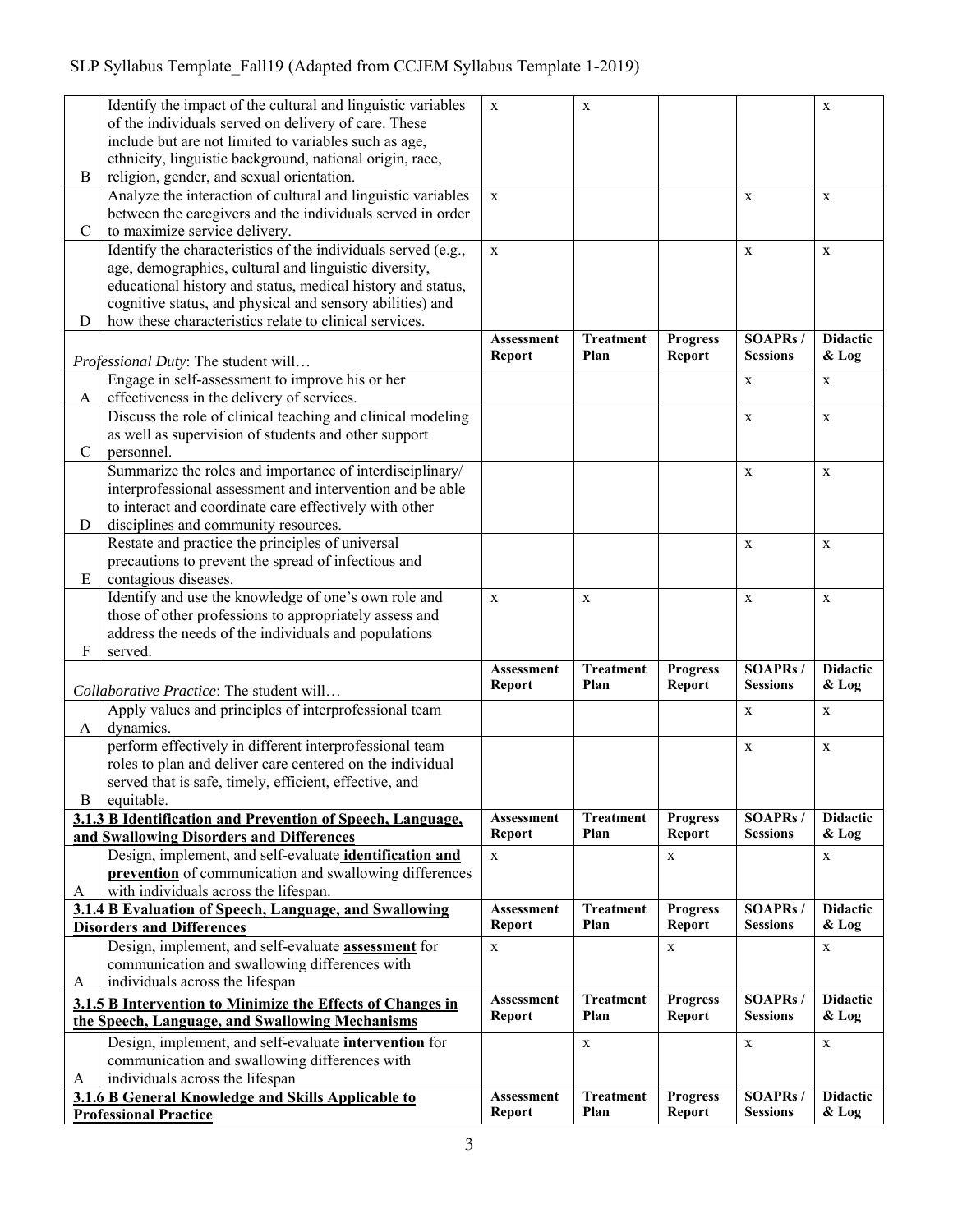| Demonstrate ethical conduct in the provision of clinical<br>services for communication and swallowing differences<br>with individuals across the lifespan                                 |  |  |  |
|-------------------------------------------------------------------------------------------------------------------------------------------------------------------------------------------|--|--|--|
| Demonstrate professionalism and professional behavior<br>in the provision of clinical services for communication<br>and swallowing differences, including counseling and<br>collaboration |  |  |  |

## **III. Speech-Language Pathology Competencies and Standards**

- CFCC standards: https://www.asha.org/certification/2014-speech-language-pathologycertification-standards/
- ASHA CAA competencies: https://caa.asha.org/wp-content/uploads/Accreditation-Standardsfor-Graduate-Programs.pdf
- CCTC SLP standards: http://www.sjsu.edu/gup/docs/assess\_report/CCTC-ASHACrosswalk.pdf

## **IV. Course Modality**

669J is a Traditional Class. Learning will include face-to-face contact such as lecture, discussion, demonstration, and direct exchange of materials as the primary method of communication

## **V. Methods of Instruction**

Instruction will be discussion, group exercises and video demonstrations when needed.

## **VI. Extent and Nature of Technology Use**

Students will be required to submit lesson plans, therapy notes, and reports electronically. A computer is recommended. Students can access technology support (i.e. BeachBoard, email or other technology issues) by contacting the Technology Help Desk (562-985-4959 or *helpdesk@csulb.edu).* 

## **VII. Text(s) and Other Required Materials**

SLP 669J Course Reader by Bryanne Ngo, MA., CCC-SLP

## **VIII. Course Policies and Requirements Clinic Regulations**

Students are responsible for reading the Clinic Handbook and adhering to all University and Departmental Clinic Instructions/Protocols. This includes but is not limited to obtaining a signed video or research release, generating and maintaining client files throughout the course of the semester and maintaining client confidentiality.

## **Clinic Files**

The client's clinic folder is to be kept up to date at all times. It is the student's responsibility to ensure that all documentation relative to that semester's clinical activities be recorded and immediately filed in the client's clinic folder (located in the File Room). If the client does not have an active clinic folder, please request of the Clinic Secretary that one be made for the client as soon as possible. Graded reports (once signed by the instructor) are to be immediately filed in the client's clinic folder and stored in the File Room.

## **Clinical Materials**

Students are responsible for coming to each clinical appointment prepared to perform all required diagnostic and/or therapeutic procedures. Materials are available in the Equipment Room and it is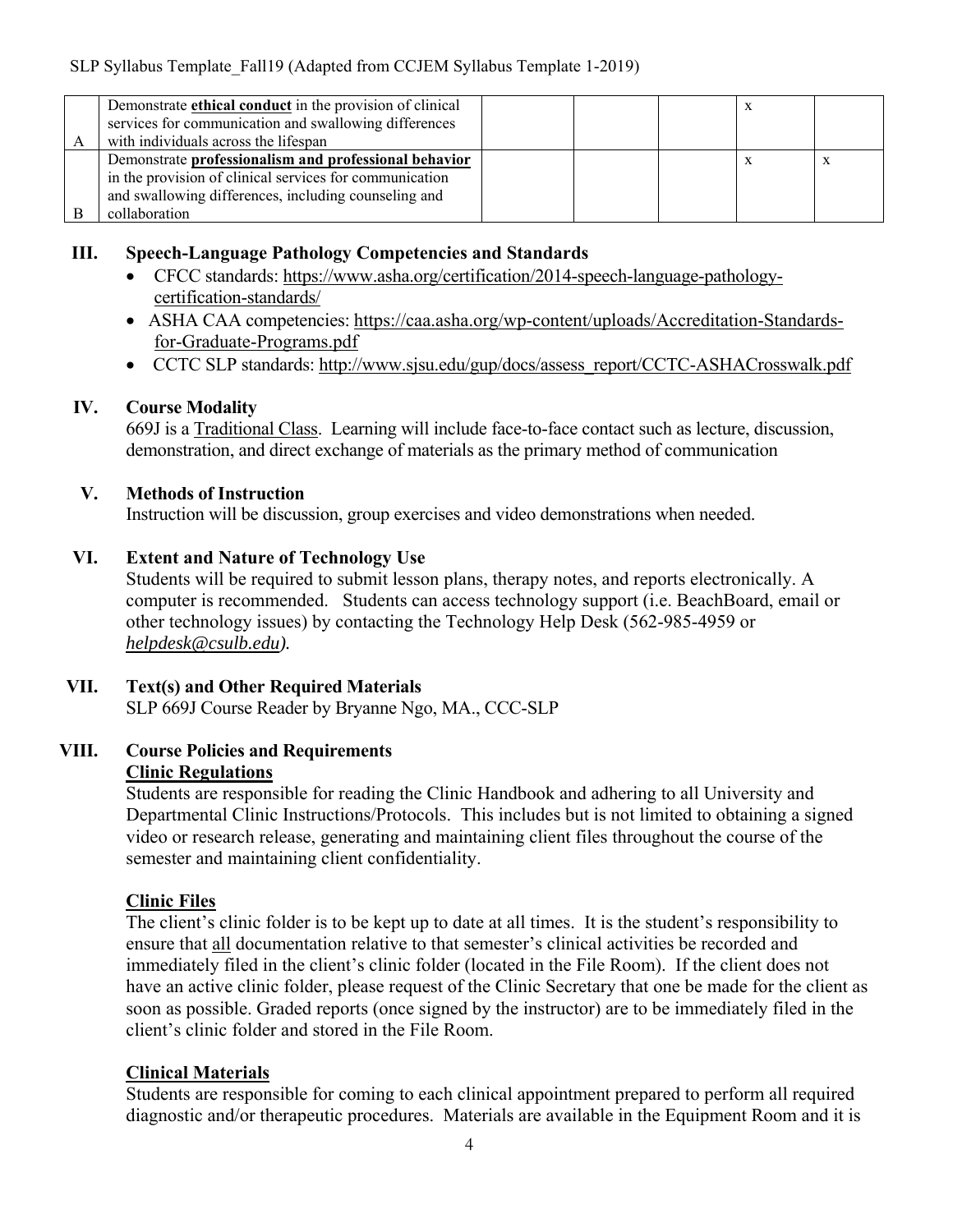recommended that you review the tools available prior treatment planning. In many cases the items located within the Equipment Room can be adequately modified to meet your client's individual needs. However, it may be necessary for students to design –or- individually create treatment or assessment materials throughout the semester. Remember though that elaborate and/or expensive toys or tools are not required –or- expected. Often times, simple solutions and tools will suffice and can be utilized again with other clients.

## **Appropriate Attire/Professional Conduct**

Students are expected to dress in professional attire and conduct themselves in a professional manner during all clinical appointments. Standards for appropriate attire and professional conduct will be discussed during initial didactic sessions.

## **Absences**

All scheduled absences must be approved by the instructor. You are responsible for notifying your client and making appropriate arrangements in the case of a serious illness. Make-up sessions must be completed within clinic hours and pre-arranged with the instructor to ensure that adequate supervision is available. *It is our responsibility to our clients to make every effort to have excellent attendance and to not be unduly absent from clinic sessions. As such, each clinician will be allowed only one non-University "excused" absence per semester. Absences in excess of one non-University excused absence per semester will negatively impact your course grade, 5% per additional absence.* In the event of a client absence, students will be expected to be present at the clinic to do one of the following: be available to assist with another clinician's therapy session if necessary, plan/prepare for the next session, observe other clients (please discuss options with the instructor).

For a list of excused absences, refer to Section VIII – University Policies.

## **Confidentiality**

Students are responsible for maintaining client confidentiality **at all times**. This includes ensuring that all clinic records and any material with personal information on it remain **within** the clinic setting. Students are further expected to maintain confidentiality in conversations outside of the clinical setting.

## **Late Assignments/Paperwork**

Reports and supporting materials are due on the dates discussed in didactic (unless otherwise specified by the instructor). If clinicians require more time for an assessment report given the status of your clients, students are expected to obtain approval from the instructor if more time is needed. **Any report turned in after the established due date, without approval from the instructor, will be graded down 10% of its original score (no exceptions).** 

## **Coming to Clinic Unprepared**

It is the student's responsibility to come to clinic prepared for both didactic discussion and clinical sessions. If the student is not prepared for either of these forums, this will be reflected in mid-term and final evaluation scores. If reading is assigned for an office hour appointment or a didactic session, it is expected that students will come to the meeting having read the material with questions/comments in mind for discussion.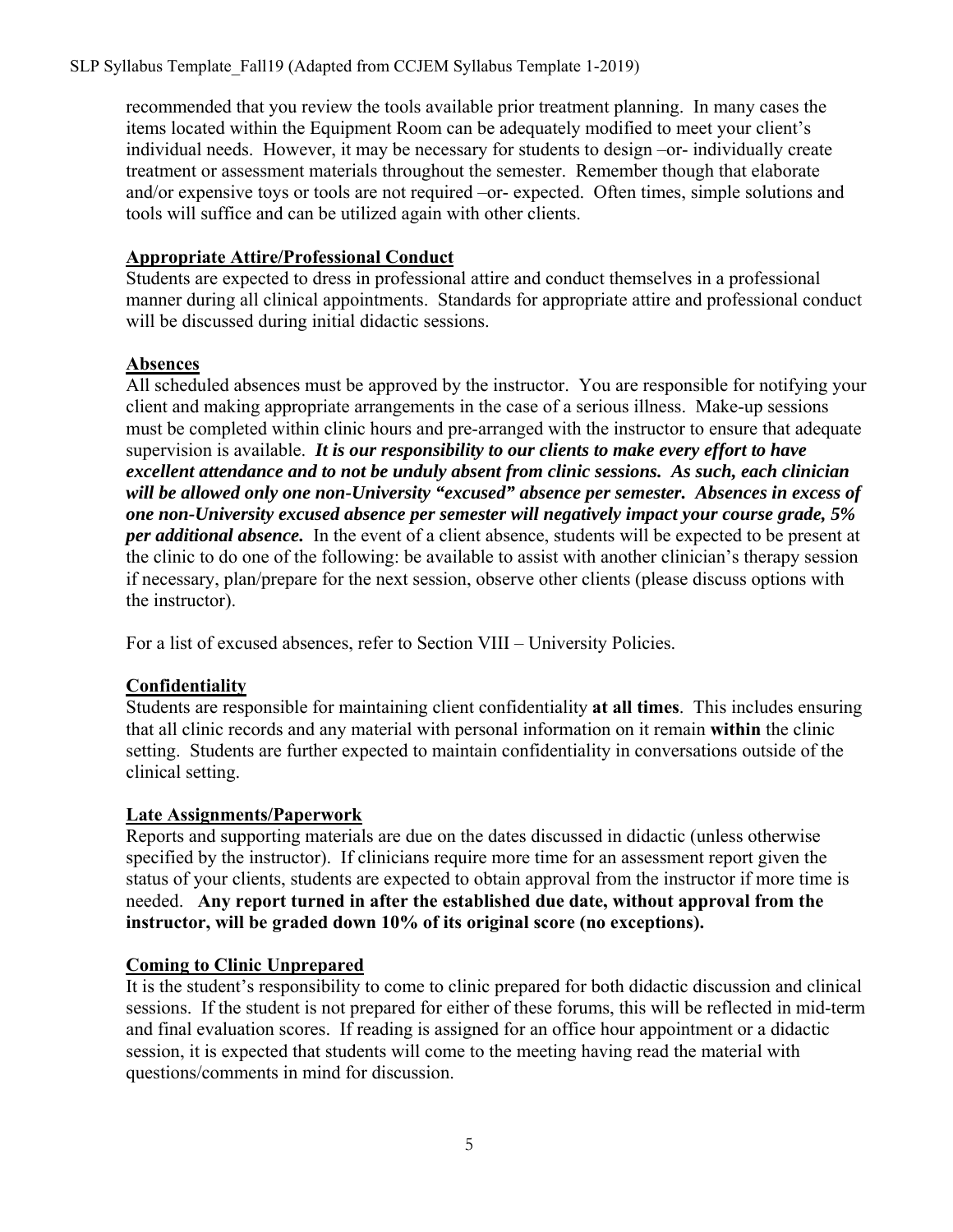#### **IX. Methods of Evaluation for Grading**

**Each student's final course grade will be based on the following 7 areas, with a total of 100% points possible:**

| <b>Targeted Skill</b>                                                       | <b>Assignment</b>                   | Weight |
|-----------------------------------------------------------------------------|-------------------------------------|--------|
|                                                                             | Assessment Reports (20%)            | 40%    |
|                                                                             | Therapy Plans $(5\%)$               |        |
| <b>Writing Skills</b>                                                       | Progress Reports (10%)              |        |
|                                                                             | SOAPRS $(5%)$                       |        |
| <b>Evaluation Skills</b>                                                    | CALIPSO sub score                   | 10%    |
| <b>Intervention Skills</b>                                                  | CALIPSO sub score                   | 25%    |
| <b>Professional Practice, Interaction, and</b><br><b>Personal Qualities</b> | CALIPSO sub score                   | 5%     |
|                                                                             | Password protecting documents       | 5%     |
|                                                                             | HIPAA (2.5%)                        |        |
| <b>Clinical Regulations</b>                                                 | Sanitizing room and supplies (2.5%) |        |
| <b>Clinic Assignments</b>                                                   | Article Presentation (10%)          | 15%    |
|                                                                             | Interaction with supervisor $(5%)$  |        |

Careful detail should be paid to both the form and content of all written material as these account for a large portion of your final grade. Examples of report format will be provided and discussed in class. Please take careful notes during these discussions and ask questions when you are unclear about written report format or content. **Grades for written assignments (Assessment reports, therapy plans, progress reports) will be given based on the first report submitted. Grades may be adjusted depending on the quality of the second report. Grades for SOAPRs will be given at the end of the semester. The grade will be assigned based on the student's responsiveness to comments and/or edits and the quality of clinical writing demonstrated throughout the entire**

Grades are assigned based on a straight point scale, given the following percentages:

**A = 100 - 90% B = 89.9 - 80%**   $C = 79.9 - 70\%$  $D = 69.9 - 60\%$ **F = below 59.9%** 

CALIPSO scores will be based on the level of support required.

#### Independent:  $4.0 - 3.7$  points

Skill demonstration meets standards and student is independent in performance of a desired skill. Student demonstrates clear and consistent knowledge and demonstration of a desired skill. Minimal-to-no assistance from the instructor is required. Interactions with the instructor relative to this skill are collaborative only, without direct instructor assistance/guidance required.

## Adequate with Support:  $3.6 - 3.0$  points

Skill demonstration approaches standard ad is adequate with instructor support. Student evidences knowledge of and consistent demonstration of a desired skill, but independence without instructor assistance/guidance is not evident. Intermittent assistance/guidance from the instructor is required.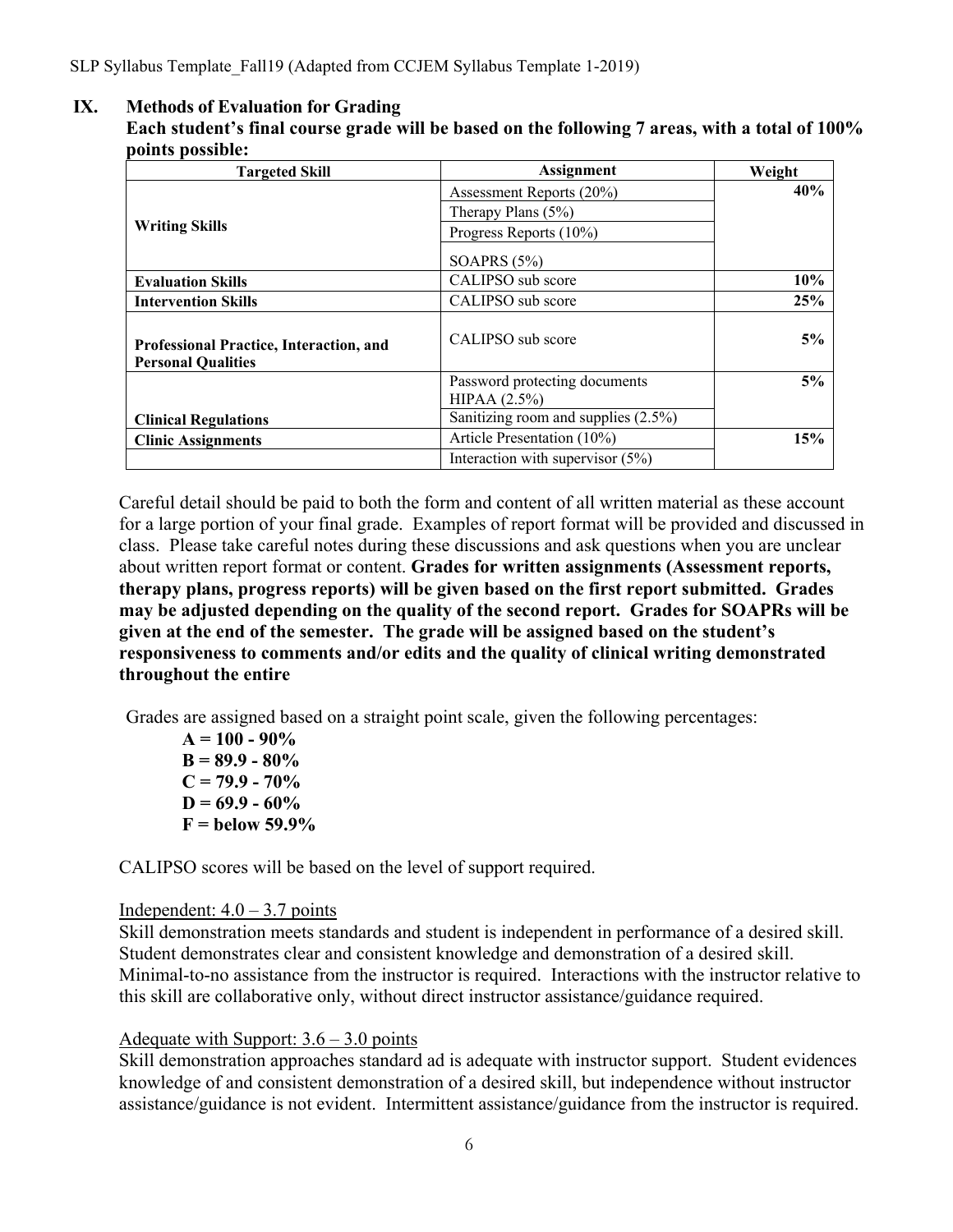#### Emerging:  $2.9 - 2.0$  points

Skill development is emerging. Student evidences some knowledge of and intermittent ability to demonstrate a desired skill; however, consistent demonstration and clear knowledge is not evident. Additional instruction/guidance from the instructor is required. 1:1 demonstration from the instructor is not required.

#### Minimal:  $1.9 - 1.5$  points

Skill development is minimal. Student attempts stated requirement(s), but student demonstrates minimal knowledge of or ability to demonstrate a desired skill. Student requires consistent instructor assistance/guidance AND 1:1 demonstration from the instructor in skill development; student successfully duplicates supervisor's demonstrated skills in clinical sessions.

#### Not Begun:  $1.5 - 1.0$  points

Skill development has not begun. Student attempts stated requirement(s), but student demonstrates significant gaps in knowledge of, or significant difficulty demonstrating a desired skill. Student requires consistent instructor assistance/guidance AND 1:1 demonstration from the instructor in skill development; student does not duplicate supervisor's demonstrated skills in clinical sessions.

Course grades will be based on the following descriptive scale:

"A" - Performance of the student has been at the highest level, showing sustained excellence in meeting all course requirements and exhibiting an unusual degree of intellectual initiative.

"B" - Performance of the student has been at a high level, showing consistent and effective achievement in meeting course requirements.

"C" - Performance of the student has been at an adequate level, meeting the basic requirements of the course.

"D" - Performance of the student has been less than adequate, meeting only the minimum course requirements.

"F" - Performance of the student has been such that minimal course requirements have not been met.

#### **X. Course Policies**

#### **A. Statement of Non-discrimination**

California State University, Long Beach is committed to maintaining an inclusive learning community that values diversity and fosters mutual respect. All students have the right to participate fully in university programs and activities free from discrimination, harassment, sexual violence, and retaliation. Students who believe they have been subjected to discrimination, harassment, sexual violence, or retaliation on the basis of a protected status such as age, disability, gender, gender identity/expression, sexual orientation, race, color, ethnicity, religion, national origin, veteran/veteran status or any other status protected by law, should contact the Office of Equity & Diversity at (562) 985-8256, University Student Union (USU) Suite 301, http://www.csulb.edu/depts/oed/

#### **B. Statement of Accessibility**

It is the student's responsibility to notify the instructor in advance of the need for accommodation of a university verified disability (PS 11-07, Course Syllabi and Standard Course Outlines). Students needing special consideration for class format and schedule due to religious observance or military obligations must notify the instructor in advance of those needs. Students who need special consideration for class schedules due to military obligations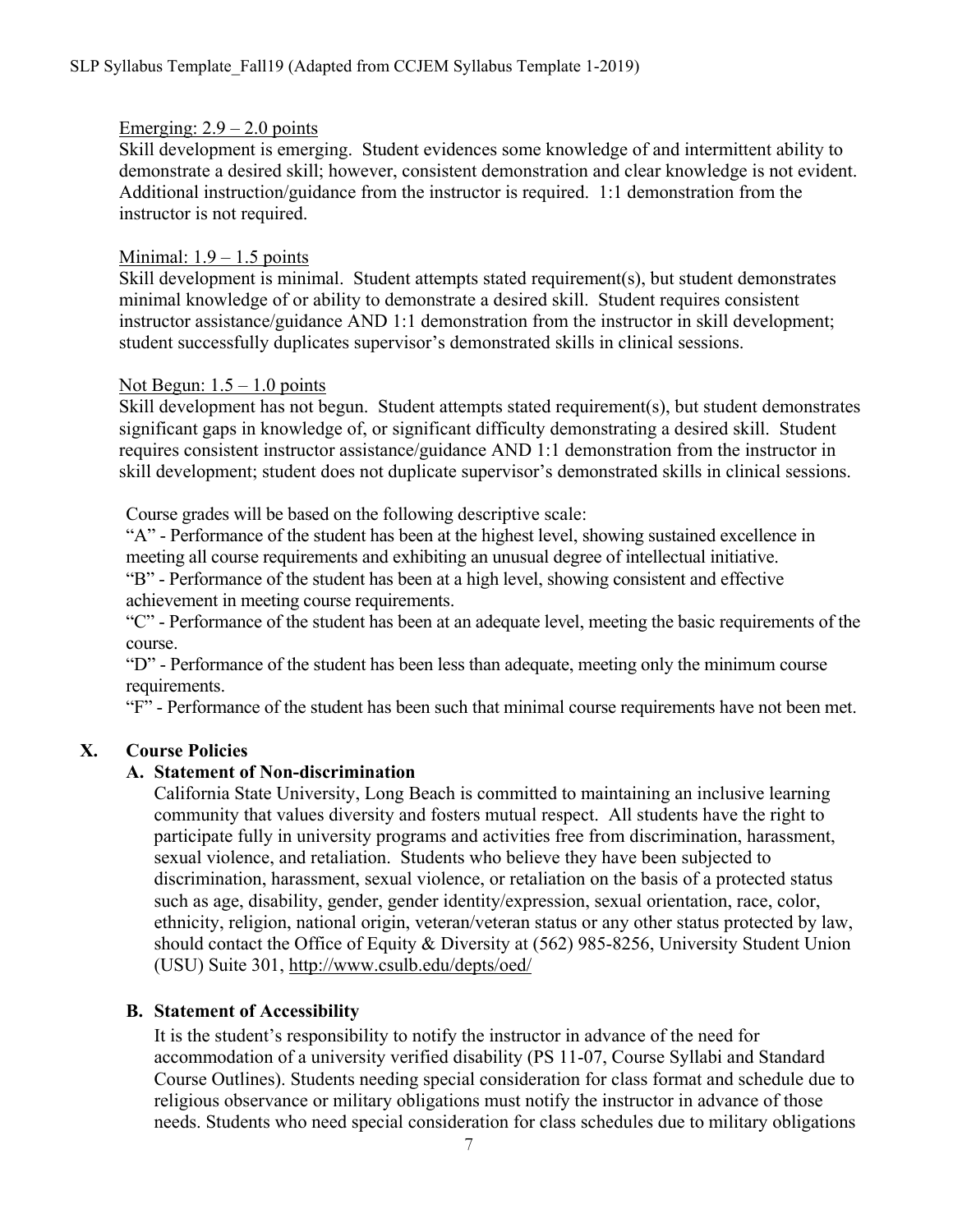#### SLP Syllabus Template\_Fall19 (Adapted from CCJEM Syllabus Template 1-2019)

must notify the instructor at least one week in advance. Students who need special consideration for established religious observances should be notify the instructor during the first week of instruction.

Students who require additional time or other accommodation for assignments must secure verification/assistance from the CSULB Bob Murphy Access Center (BMAC). BMAC offers a variety of support services such as retention services, case management, disability management, writing assistance and tutoring. You can make an appointment via the front desk at BMAC located at the **Student Success Center, #110**, or by phone at, **562-985- 5401** or via our new e-mail address **BMAC@csulb.edu**. The student is responsible for discussing his/her need with the instructor and for making appropriate arrangements. Please ask the instructor if you have any questions.

#### **C. Cheating and Plagiarism**

http://catalog.csulb.edu/content.php?catoid=3&navoid=147&hl=Cheating+and+Plagiarism+&r eturnto=search#cheating-and-plagiarism)

Definition of Plagiarism: Plagiarism is defined as the act of using the ideas or work of another person or persons as if they were one's own, without giving credit to the source. Such an act is not plagiarism if it is ascertained that the ideas were arrived at through independent reasoning or logic or where the thought or idea is common knowledge. Acknowledgement of an original author or source must be made through appropriate references, i.e., quotation marks, footnotes, or commentary. Examples of plagiarism include, but are not limited to, the following: the submission of a work, either in part or in whole, completed by another; failure to give credit for ideas, statements, facts, or conclusions that rightfully belong to another; in written work, failure to use quotation marks when quoting directly from another, whether it be a paragraph, a sentence, or even a part thereof; or close and lengthy paraphrasing of another's writing or programming. A student who is in doubt about the extent of acceptable paraphrasing should consult the instructor. Students are cautioned that, in conducting their research, they should prepare their notes by (a) either quoting material exactly (using quotation marks) at the time they take notes from a source or (b) departing completely from the language used in the source, putting the material into their own words. In this way, when the material is used in the paper or project, the student can avoid plagiarism resulting from verbatim use of notes. Both quoted and paraphrased materials must be given proper citations.

Definition of Cheating: Cheating is defined as the act of obtaining or attempting to obtain or aiding another to obtain academic credit for work by the use of any dishonest, deceptive or fraudulent means. Examples of cheating during an examination would include, but not be limited to the following: copying, either in part or in whole, from another test or examination; discussion of answers or ideas relating to the answers on an examination or test unless such discussion is specifically authorized by the instructor; giving or receiving copies of an exam without the permission of the instructor; using or displaying notes; using "cheat sheets," or other information or devices inappropriate to the prescribed test conditions, as when the test of competence includes a test of unassisted recall of information, skill, or procedure; allowing someone other than the officially enrolled student to represent the same. Also included are plagiarism as defined and altering or interfering with the grading procedures. It is often appropriate for students to study together or to work in teams on projects. However, such students should be careful to avoid use of unauthorized assistance and to avoid any implication of cheating, by such means as sitting apart from one another in examinations, presenting the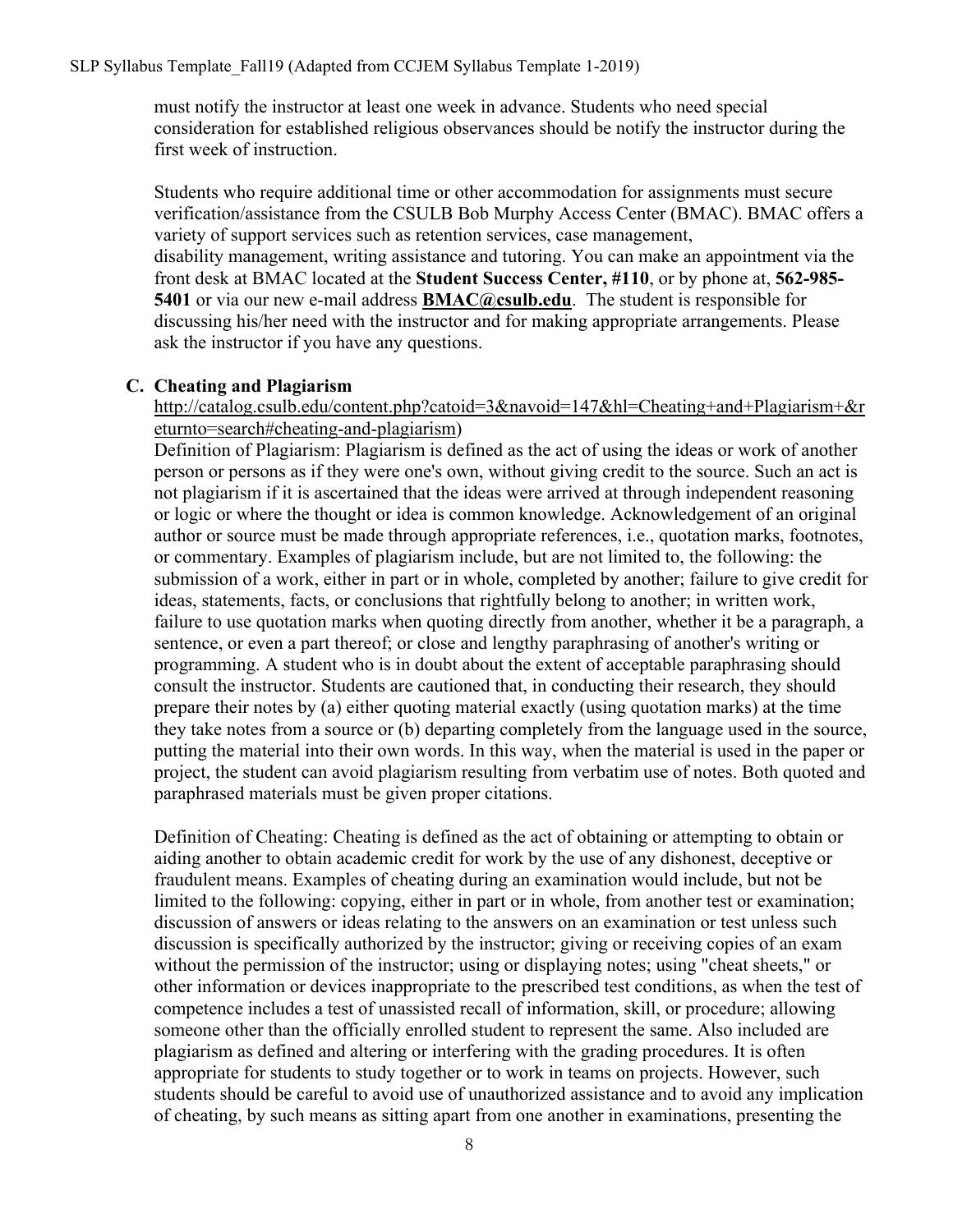work in a manner which clearly indicates the effort of each individual, or such other methods as are appropriate to the particular course.

Academic Action Options: One or more of the following academic actions are available to the faculty member who finds a student has been cheating or plagiarizing. These options may be taken by the faculty member to the extent that the faculty member considers the cheating or plagiarism to manifest the student's lack of scholarship or to reflect on the student's lack of academic performance in the course. These actions may be taken without a request for or before the receipt of a Report from the Academic Integrity Committee.

- 1. Review No action
- 2. An oral reprimand with emphasis on counseling toward prevention of further occurrences
- 3. A requirement that the work be repeated
- 4. Assignment of a score of zero (0) for the specific demonstration of competence, resulting in the proportional reduction of final course grade
- 5. Assignment of a failing final grade
- 6. Referral to the Office of Judicial Affairs for possible probation, suspension, or expulsion.

#### **D. Attendance Policy**

Students will record and submit therapy hours via CALIPSO. It is recommended that you submit your hours daily or weekly. This allows for the most efficient and accurate way to track and verify your clinical hours.

University attendance information:

http://catalog.csulb.edu/content.php?catoid=3&navoid=147#class-attendance Students may have a valid reason to miss a class. When any of the following reasons directly conflict with class meeting times, students are responsible for informing faculty members of the reason for the absence and for arranging to make up missed assignments, tests, quizzes, and class work insofar as this is possible. Excused absences include, but are not limited to:

- 1. Illness, injury to the student, or medical conditions, including those related to pregnancy
- 2. Death, injury, or serious illness of an immediate family member. An immediate family member is defined as a close relative, or a person residing in the immediate household of the student.
- 3. Religious reasons (California Education Code section 89320)
- 4. Jury duty, military service, or other government obligation
- 5. University sanctioned or approved activities (examples include but are not limited to artistic performances, participation in scholarly conferences and presentations, intercollegiate athletic activities, student government, required class field trips, etc.)

Faculty members are not obligated to consider other absences as excused. The earliest possible notification is preferred for all excused absences. Advance notification (minimally one week in advance) is required and verification may be requested for the following absences: Jury duty, military service, or other government obligation; religious reasons; university-sanctioned or approved activities.

#### **E. Withdrawal Policy**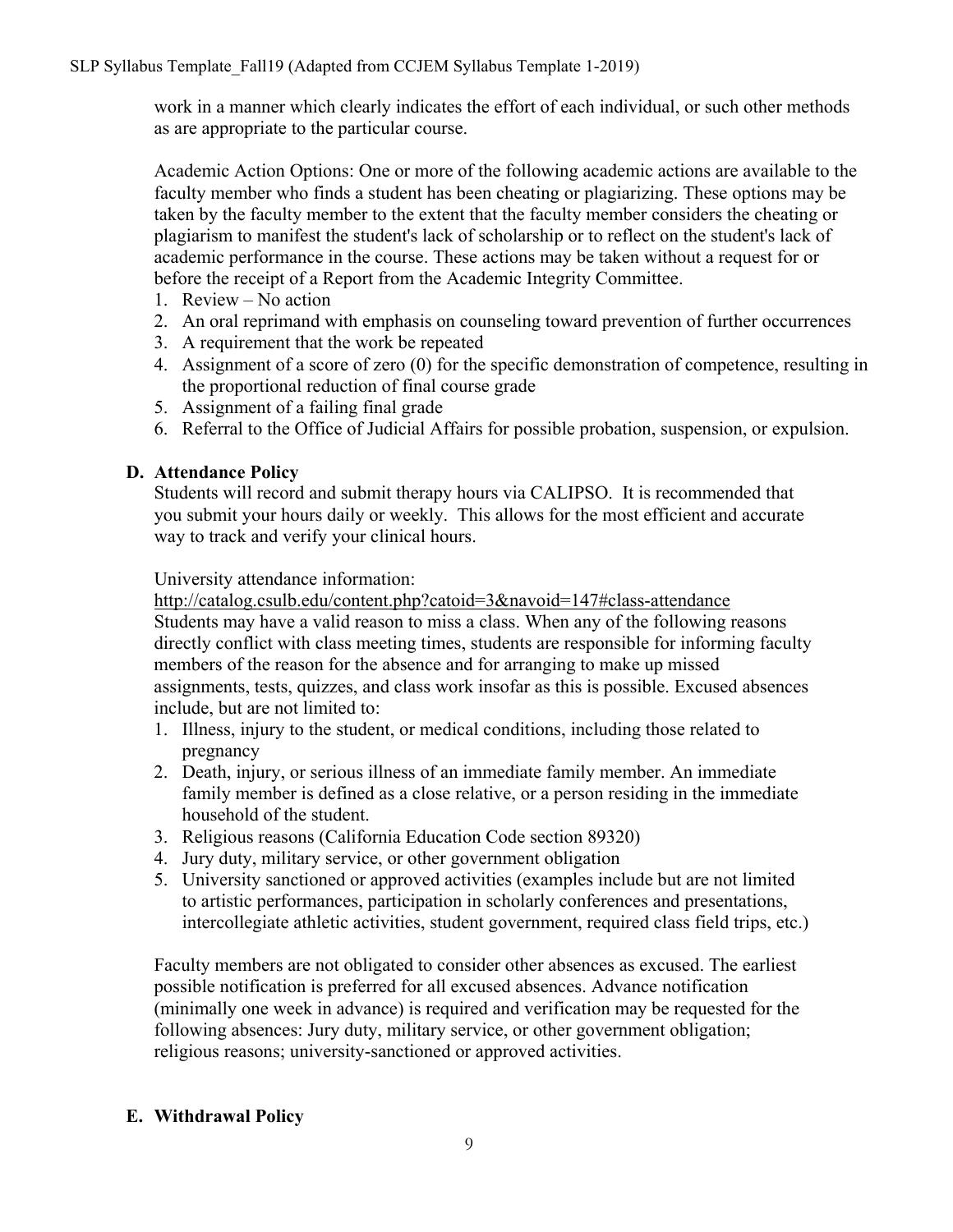Regulations governing the refund of student fees in the California State University system are prescribed by the CSU Board of Trustees; see California Code of Regulations, Title 5, Education, Section 41802.

(http://catalog.csulb.edu/content.php?catoid=3&navoid=147#cancellation-of-registration-orwithdrawal-from-csulb)

- 1. Withdrawal during the first two weeks of instruction: Students may withdraw during this period and the course will not appear on their permanent records.
- 2. Withdrawal after the second week of instruction and prior to the final three weeks of the regular semester (20% of a non-standard session) of instruction: Withdrawals during this period are permissible only for serious and compelling reasons. The approval signatures of the instructor and school director are required. The request and approvals shall state the reasons for the withdrawal. Students should be aware that the definition of "serious and compelling reasons" as applied by faculty and administrators may become narrower as the semester progresses. Copies of such approvals are kept on file by Enrollment Services.
- 3. Withdrawal during the final three weeks of instruction: Withdrawal during the final three weeks of instruction is not permitted except in cases such as accident or serious illness where the circumstances causing the withdrawal are clearly beyond the student's control and the assignment of an Incomplete is not practical. Ordinarily, withdrawal in this category will involve total withdrawal from the campus except that a Credit/No Credit grade or an Incomplete may be assigned for other courses in which sufficient work has been completed to permit an evaluation to be made. Request for permission to withdraw under these circumstances must be made in writing on forms available from Enrollment Services. The requests and approvals shall state the reasons for the withdrawal. These requests must be approved by the instructor of record, school director (or designee), college dean (or designee), and the academic administrator appointed by the president to act in such matters. Copies of such approvals are kept on file by Enrollment Services.
- 4. Limits on Withdrawal: No undergraduate student may withdraw from more than a total of 18 units. This restriction extends throughout the entire undergraduate enrollment of a student at CSULB for a single graduation, including special sessions, enrollment by extension, and re-enrolling after separation from the University for any reason. The following exceptions apply:
	- a) Withdrawals prior to the end of the second week of a semester (13%) of instruction at CSULB,
	- b) Withdrawals in terms prior to fall 2009 at CSULB,
	- c) Withdrawals at institutions other than CSULB, and
	- d) Withdrawals at CSULB for exceptional circumstances such as serious illness or accident (the permanent academic record will show these as a WE to indicate the basis for withdrawal).
- 5. Medical Withdrawal: CSULB may allow a student to withdraw without academic penalty from classes if the following criteria are met:
	- a) A completed Medical Withdrawal Form, including any required documentation, is submitted to Enrollment Services before the end of the semester, and
	- b) The student presents evidence to demonstrate that a severe medical or debilitating psychological condition prevented the student from attending and/or doing the required work of the courses to the extent that it was impossible to complete the courses.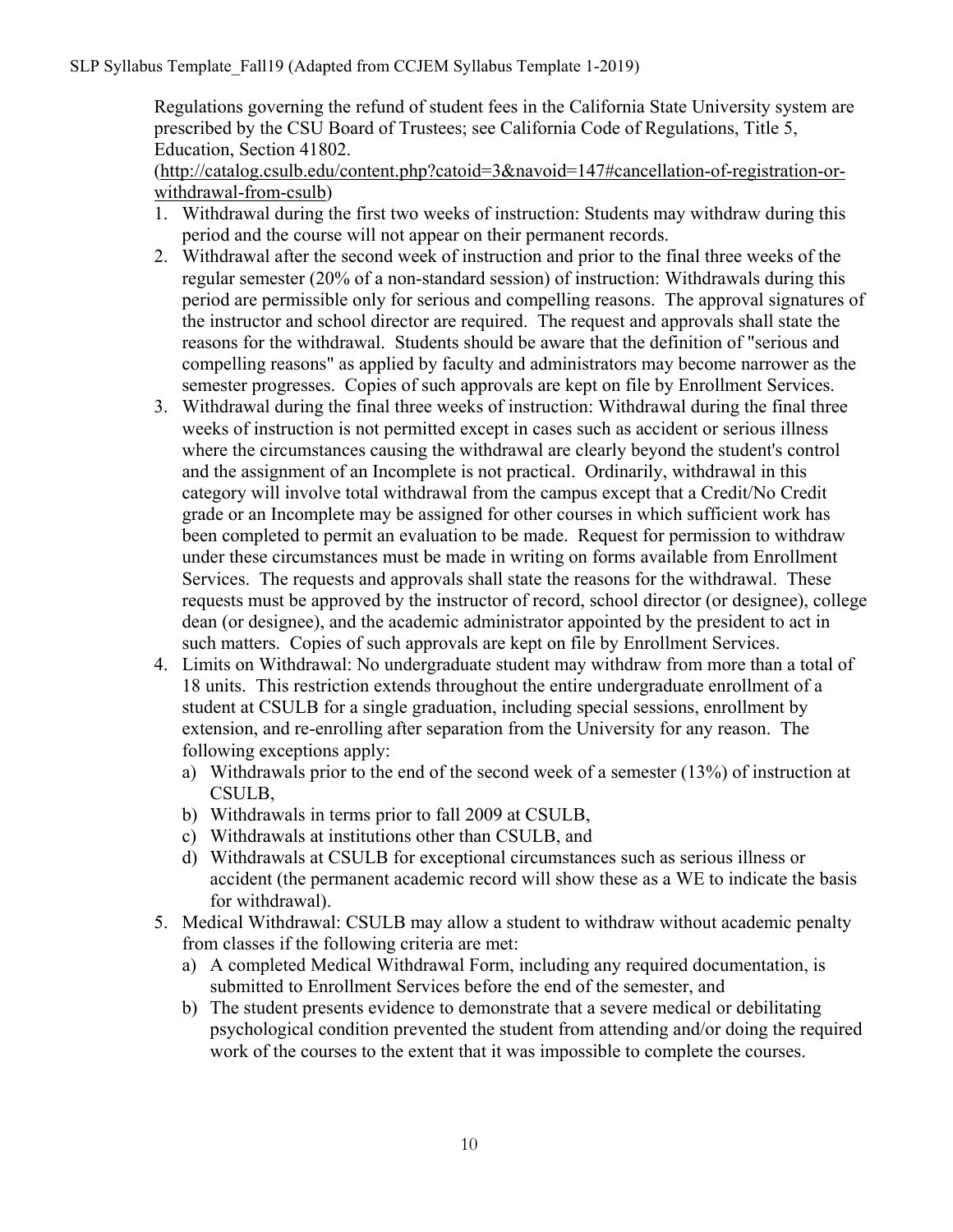## **F. Campus Behavior**

1. CSULB Statement on Civility and acts of Violence: "California State University, Long Beach, takes pride in its tradition of maintaining a civil and non-violent learning, working, and social environment. Civility and mutual respect toward all members of the University community are intrinsic to the establishment of excellence in teaching and learning. They also contribute to the maintenance of a safe and productive workplace and overall healthy campus climate. The University espouses and practices zero tolerance for violence against any member of the University community (i.e., students, faculty, staff, administrators, and visitors). Violence and threats of violence not only disrupt the campus environment, they also negatively impact the University's ability to foster open dialogue and a free exchange of ideas among all campus constituencies"

To fulfill this policy, the University strives: 1) to prevent violence from occurring; and 2) to enforce local, state, and federal laws, as well as University regulations, regarding such conduct. The University also has established procedures for resolving and/or adjudicating circumstances involving violence, as well as threats of violence. A threat of violence is an expression of intention that implies impending physical injury, abuse, or damage to an individual or his/her belongings. All allegations of such incidents (i.e., acts and threats) will be aggressively investigated. Allegations that are sustained may result in disciplinary action up to and including dismissal from employment, expulsion from the University, and/or civil and criminal prosecution.

Members of the campus community are encouraged to promptly report any acts of violence, threats of violence, or other behavior which by intent, act, or outcome harm themselves or others. (Approved October 1997) (CSULB Catalog).

- 2. Preferred Gender Pronoun- This course affirms people of all gender expressions and gender identities. If you prefer to be called a different name than what is on the class roster, please let me know. Feel free to correct me on your preferred gender pronoun. You may also change your name for BeachBoard and MyCSULB without a legal name change. To submit a request, go to MyCSULB/Personal Information/Names. If you have any questions or concerns, please do not hesitate to contact your instructor.
- 3. Classroom Expectations- All students of the California State University system must adhere to the Student Conduct Code as stated in Section 41301 of the Title 5 of the California Code of Regulations, as well as all campus rules, regulations, codes and policies. Students, as emerging professionals, are expected to maintain courtesy, respect for difference, and respect for the rights of others.
- 4. Unprofessional and Disruptive Behavior- It is important to foster a climate of civility in the classroom, where all are treated with dignity and respect. Therefore, students engaging in disruptive or disrespectful behavior in class will be counseled about this behavior. If the disruptive or disrespectful behavior continues, additional disciplinary actions may be taken.